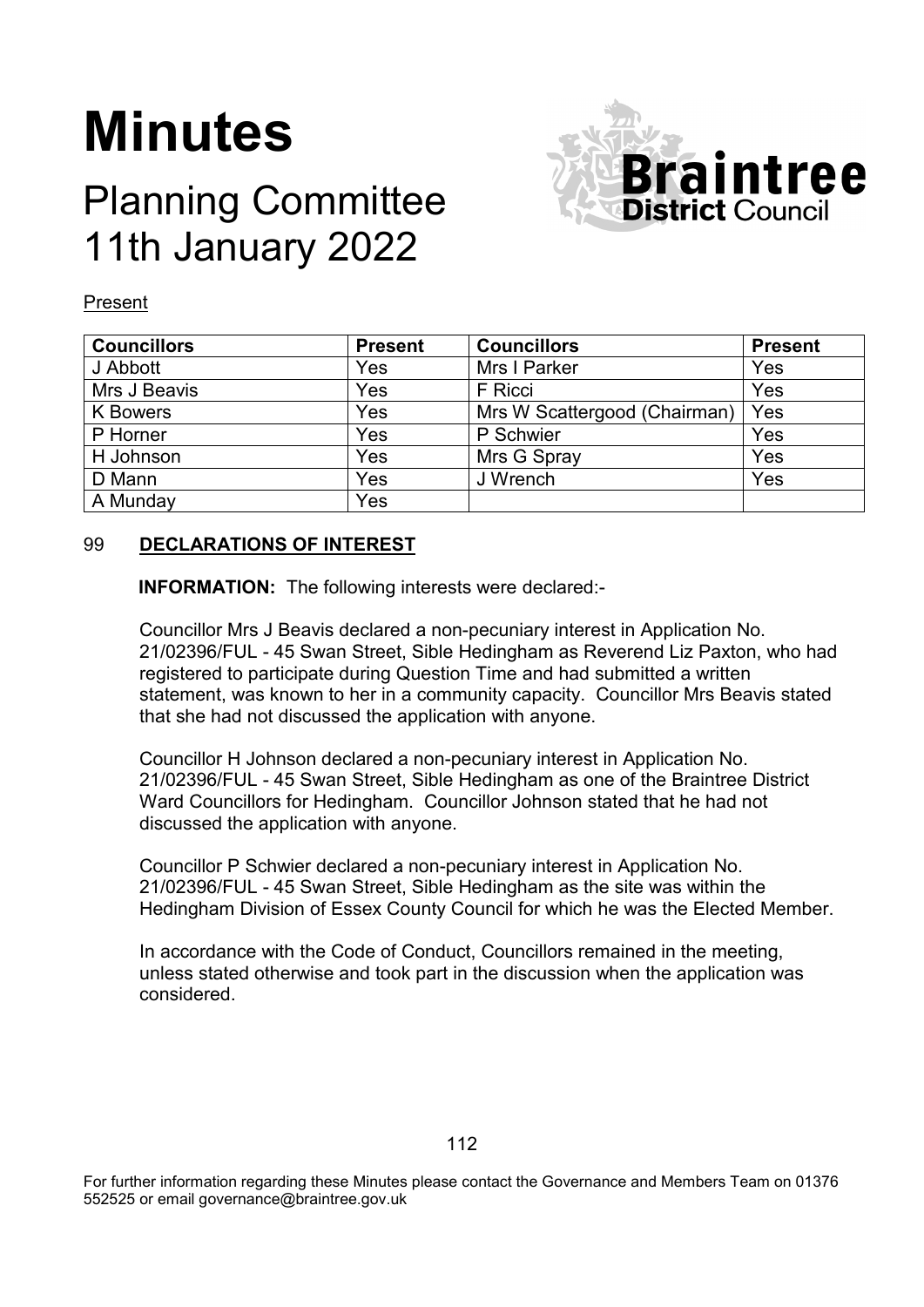#### 100 **MINUTES**

**DECISION:** That the Minutes of the meetings of the Planning Committee held on 28th September 2021, 12th October 2021, 26th October 2021, 2nd November 2021, 9th November 2021, 23rd November 2021 and 30th November 2021 be approved as a correct record and signed by the Chairman.

#### 101 **QUESTION TIME**

**INFORMATION:** There were five statements/questions made.

Due to on-going issues relating to the Covid-19 pandemic, people who had registered to participate during Question Time joined the meeting via Zoom.

Three people who had registered to make 'general' statements/questions spoke during Agenda Item 4 - Public Question Time. As these statements/questions did not relate to matters on the Agenda, Councillor Mrs W Scattergood, the Chairman of the Planning Committee, advised the registered speakers that the Council would send a written response to them.

Other registered speakers participating during Question Time made their statements immediately prior to the Committee's consideration of the following application:-

Application No. 21/02396/FUL - 45 Swan Street, Sible Hedingham

Principally, these Minutes record decisions taken only and, where appropriate, the reasons for the decisions.

#### 102 **PLANNING APPLICATIONS APPROVED**

**DECISION:** That the undermentioned planning applications be approved under the Town and Country Planning Act 1990, including Listed Building Consent where appropriate, subject to the conditions and reasons contained in the Planning Development Manager's report. Details of these planning applications are contained in the Register of Planning Applications.

| Plan No.                    | Location | Applicant(s)                                     | <b>Proposed Development</b>                                                                                                                                              |
|-----------------------------|----------|--------------------------------------------------|--------------------------------------------------------------------------------------------------------------------------------------------------------------------------|
| *21/03029/FUL<br>(APPROVED) | Witham   | Mr D Carroll,<br><b>Newell Properties</b><br>Ltd | Change of Use from Class<br>B2 (General Industry) to a<br>flexible Class B2 (General<br>Industry) and Class B8<br>(Storage and Distribution)<br>Use, 3 Freebournes Road. |
|                             |          |                                                  |                                                                                                                                                                          |

For further information regarding these Minutes please contact the Governance and Members Team on 01376 552525 or email governance@braintree.gov.uk